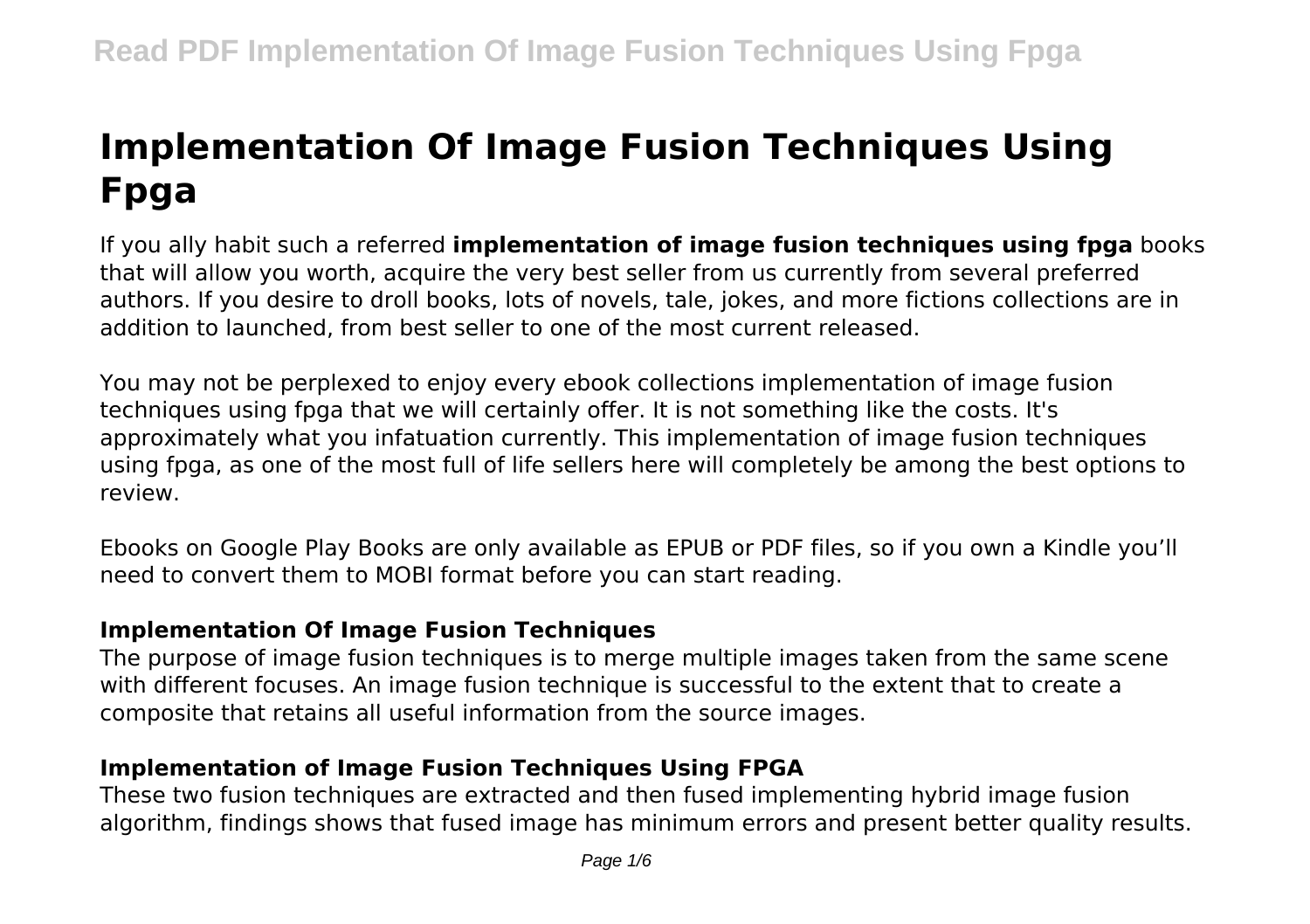The peak signal to noise ratio value for the hybrid method was higher in comparison to that of wavelet and curvelet transform fused images.

## **Implementation of hybrid image fusion technique for ...**

Figure 2.Block diagram of DWT based image fusion . The Figure shows the flow chart to develop the 3 image fusion process. The function developed to perform the image fusion, called wavelet and has four basic blocks: Step 1: images size checking. Step 2: transform to wavelet domain. Step 3: wavelet domain fusion. Step 4: inverse wavelet transforms.

# **FPGA Implementation of Image Fusion Technique Using DWT ...**

Image fusion is a process which combines the data from two or more source images from the same scene to generate one single image containing more precise details of the scene than any of the source images. Among many image fusion methods like averaging, principle component analysis and various types of Pyramid Transforms, Discrete cosine transform, Discrete Wavelet Transform special frequency and ANN and they are the most common approaches.

## **Implementation of image fusion techniques for multi-focus ...**

The trivial image fusion techniques mainly perform a very basic operation like pixel selection, addition, subtraction or averaging. These methods are not always effective but are at times critical based on the kind of image under consideration. The trivial image fusion techniques studied and developed as part of the project are

# **Implementation and Comparative Study of Image Fusion ...**

Implementation Of Image Fusion Techniques Image fusion is a process which combines the data from two or more source images from the same scene to generate one single image containing more precise d Implementation of image fusion techniques for multi-focus images using FPGA - IEEE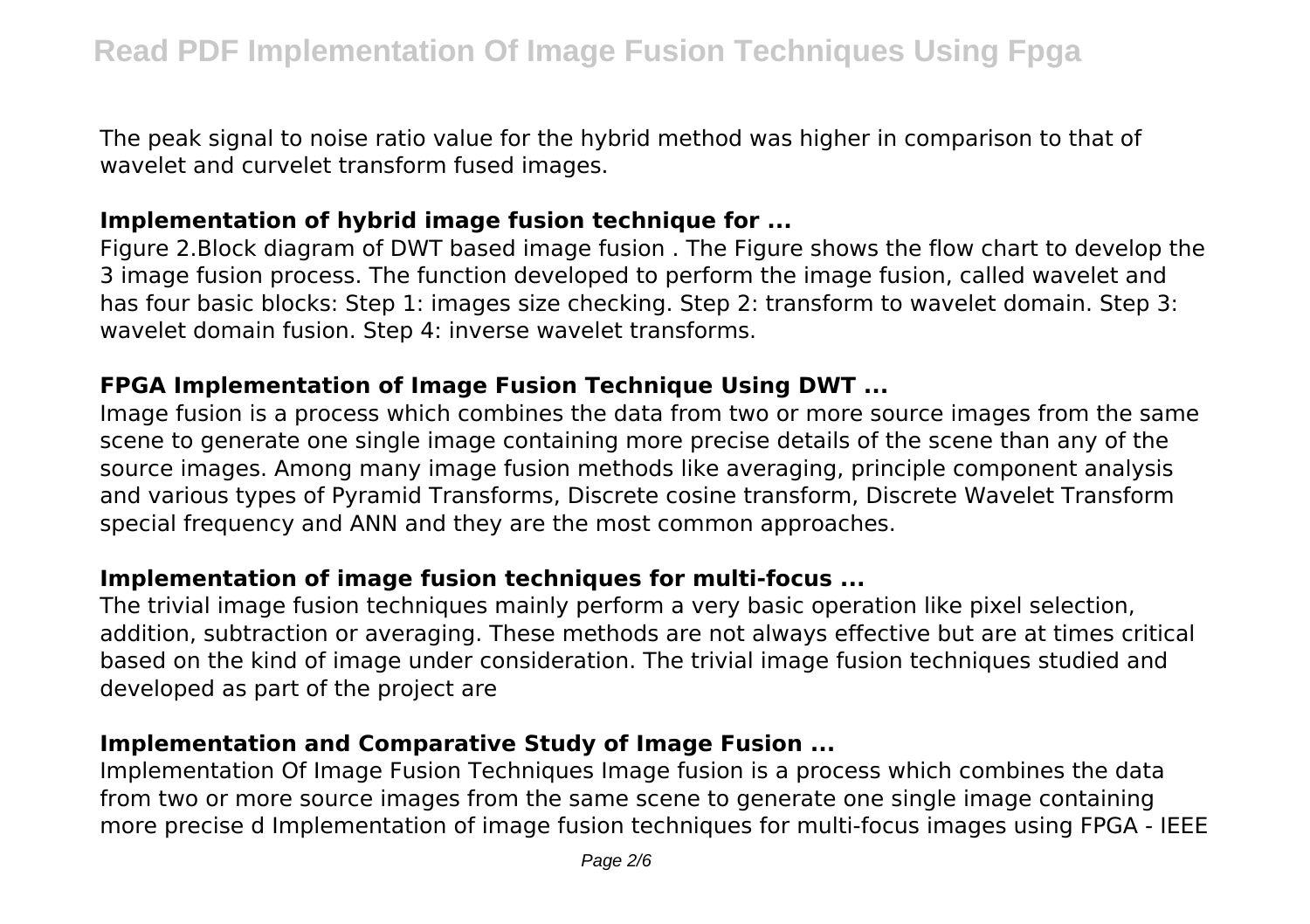Conference

# **Implementation Of Image Fusion Techniques Using Fpga**

image fusion and some techniques of image fusion such as IHS, PCA, DWT, Laplacian pyramids, Gradient Pyramids, DCT, SF. Several digital image fusion algorithms have been developed in a number of applications. Image fusion extracts the information from several images of a given scene to obtain a final image

# **A Review : Image Fusion Techniques and Applications**

Image fusion techniques involve efficiently extracting and integrating complementary, useful information from multiple source images and enhancing the overall features without disturbing the aesthetics of the image, and then fusing that information together into one single image to enhance the viewing perception of the observer.

# **image fusion techniques and algorithms | Vision Systems Design**

Image fusion is a technique that integrate complimentary details from multiple input images such that the new image give more information and more suitable for the purpose of human visual...

# **(PDF) Study of Different Image fusion Algorithm**

Python implementation of the paper "Fusion of multi-focus images via a Gaussian curvature filter and synthetic focusing degree criterion" image-processing feature-extraction gaussian-filter imagefusion

# **image-fusion · GitHub Topics · GitHub**

Image Fusion: Algorithms and Applications provides a representative collection of the recent advances in research and development in the field of image fusion, demonstrating both spatial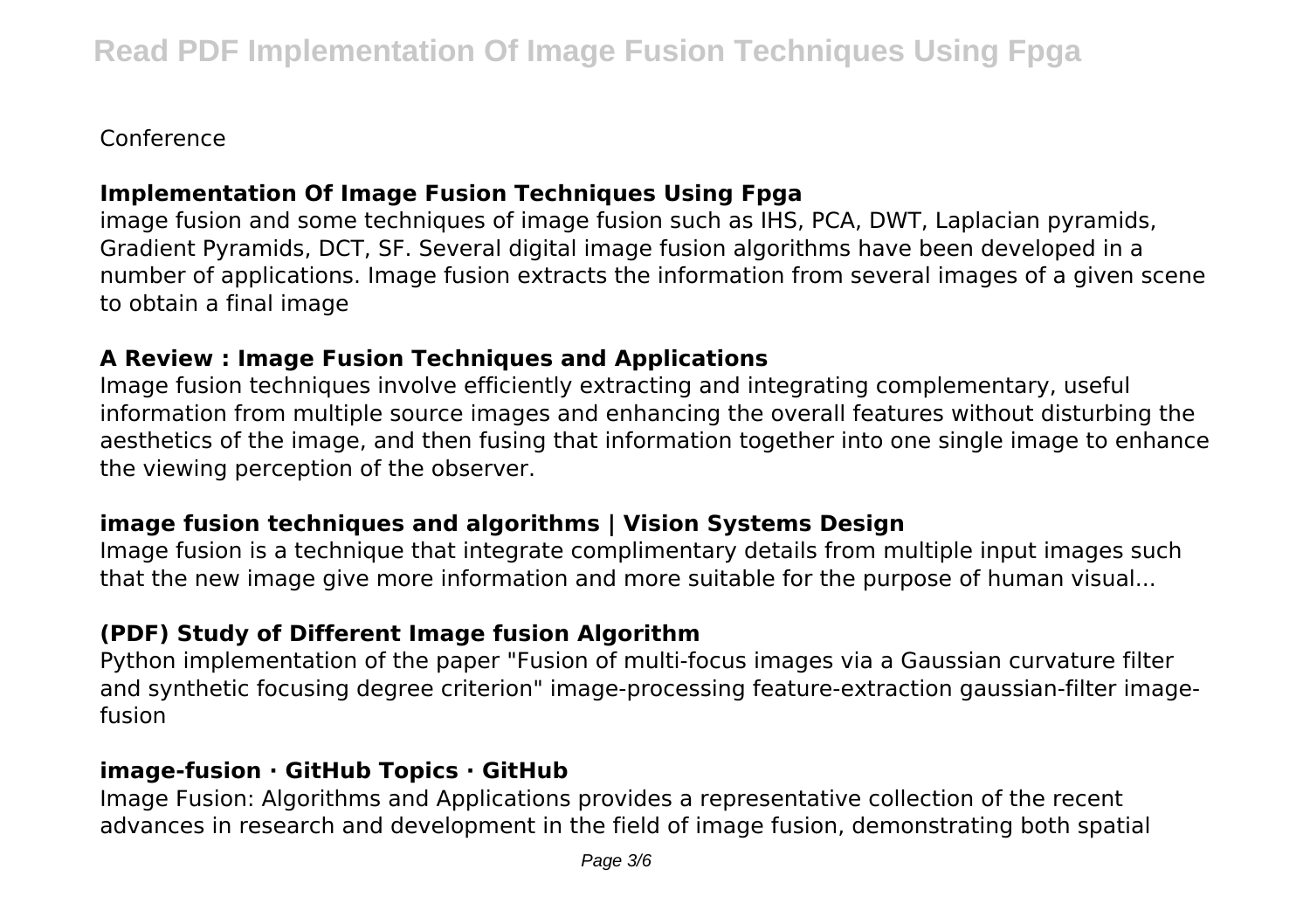domain and transform domain fusion methods including Bayesian methods, statistical approaches, ICA and wavelet domain techniques. It also includes valuable material on image mosaics, remote sensing applications and performance evaluation.

## **Image Fusion - 1st Edition**

Image fusion techniques allow the integration of different information sources. The fused image can have complementary spatial and spectral resolution characteristics. However, the standard image fusion techniques can distort the spectral information of the multispectral data while merging. In satellite imaging, two types of images are available.

#### **Image fusion - Wikipedia**

The program was performed in two stages: the first stage registration of DICOM images (CT-MRI) using intensity based registration, the reason of choosing this method is the simplest and least complicated, And the second stage the implementation of the fusion algorithm on the registered images using wavelet based image fusion, Also reason for choosing this method to achieve the best results possible by combing both techniques of registration and image fusion.

# **The Image Registration Techniques for Medical Imaging (MRI-CT)**

Image fusion is used to enhance the quality of images by combining two images of same scene obtained from different techniques. In medical diagnosis by combining the images obtained by Computed Tomography (CT) scan and Magnetic Resonance Imaging (MRI) we get more information and additional data from fused image.

# **Implementation of hybrid image fusion technique for ...**

Image Fusion: Algorithms and Applications provides a representative collection of the recent advances in research and development in the field of image fusion, demonstrating both spatial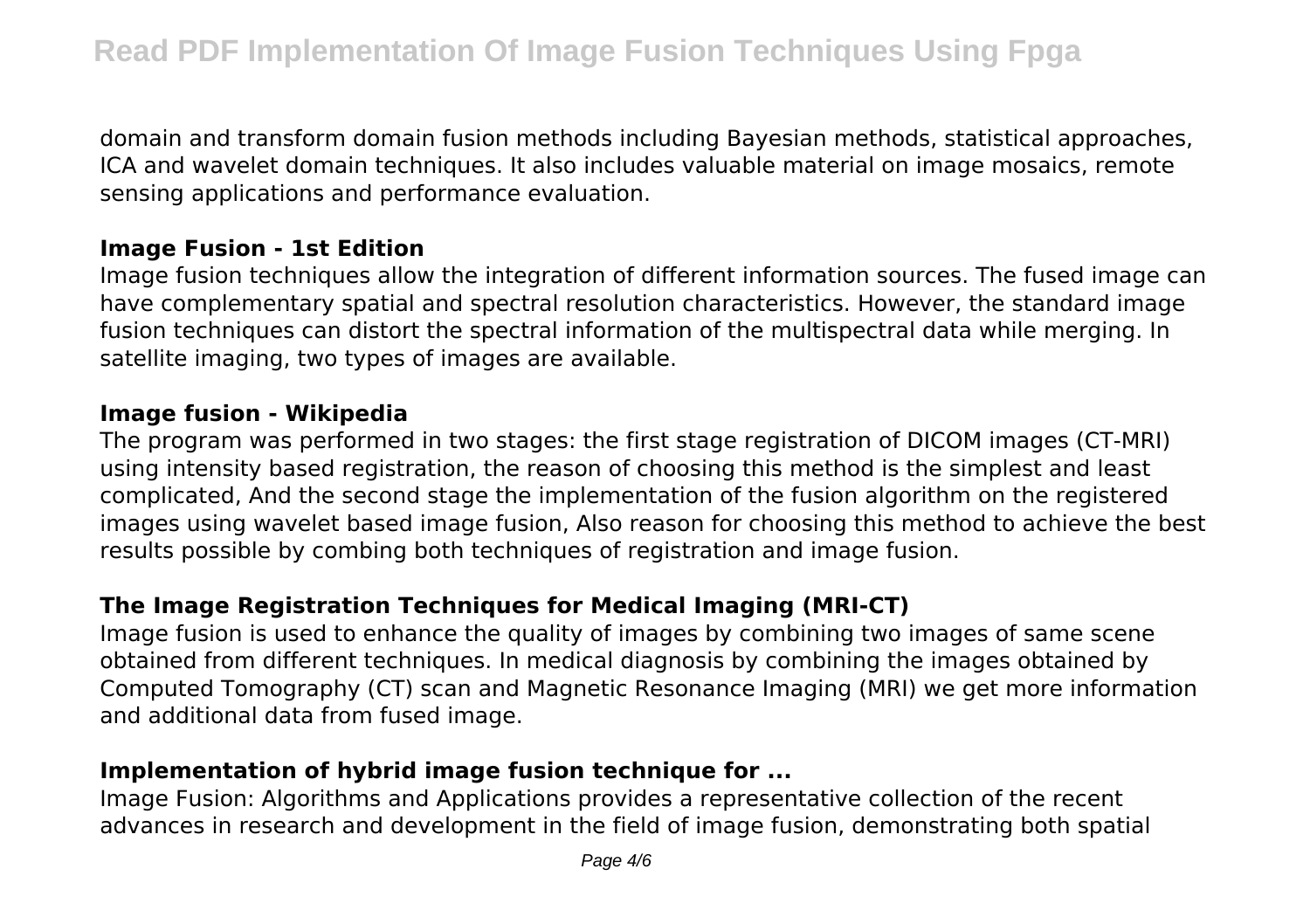domain and transform domain fusion methods including Bayesian methods, statistical approaches, ICA and wavelet domain techniques.

#### **Image Fusion | ScienceDirect**

Real-Time image fusion is performed on Electro-optical (EO) and Infrared (IR) images obtained from Enhanced Vision System (EVS). The application development for implementing the fusion techniques is done in C#, a.NET programming language. It is a high-level language and is very easy to work with, compared to the low-level C++.

#### **Implementation and Validation of Visual and Infrared Image ...**

tion and fusion between the planning images and the in-room images acquired during the treatment to assist patient positioning. Advanced applications are beginning to support daily dose assessment and enable adaptive radiotherapy using image registration and fusion to propagate contours and accu-

## **Use of image registration and fusion algorithms and ...**

Implementation Of Image Fusion Techniques Using FpgaYou may not be perplexed to enjoy every books collections implementation of image fusion techniques using fpga that we will completely offer. It is not on the order of the costs. It's very nearly what you need currently. This implementation of image fusion techniques using fpga, as one of the

# **Implementation Of Image Fusion Techniques Using Fpga**

The image fusion techniques mainly perform a very basic operation like pixel selection, addition, subtraction or averaging. These methods are not always effective but are at times critical based on the kind of image under consideration. The image fusion techniques studied and developed as part of the project.